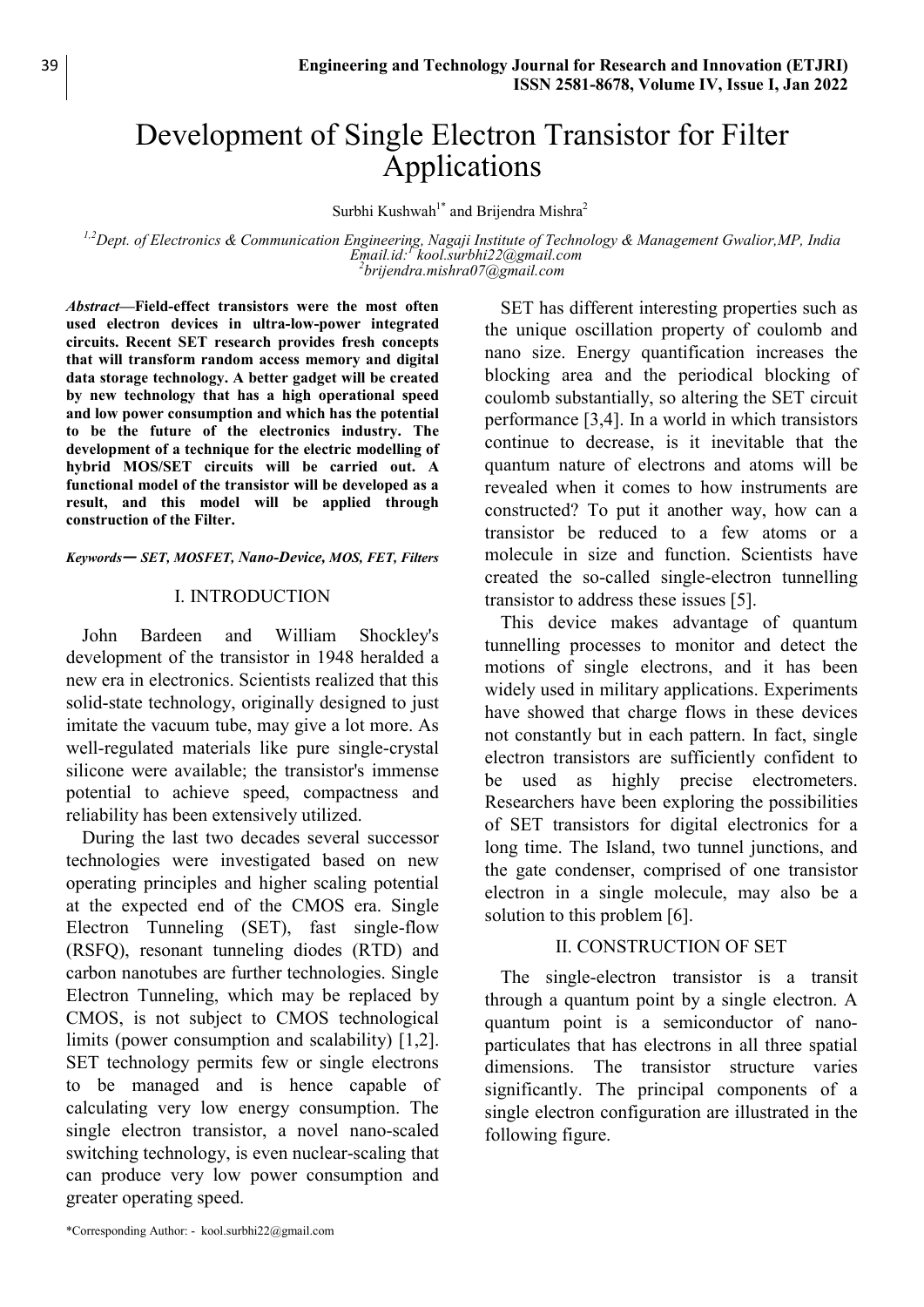

Fig.1. Single Electron Transistor

The island is the quantum point of the drainage terminals and of the source. Only the drain and source terminals attached to current and voltage meters are used for electron exchange. The gate terminal is electro statically or capacitive linked. If no link exists, the quantum point has an integer number N (island). The total charge is quantified on the island and equal to qN [7, 8].

### III. FILTER APPROXIMATIONS

We have seen numerous instances of amplitude response curves for different filter type in earlier sections. The curve was always "ideal" to indicate that the border between the crossband and the stopband was abrupt, and the pitch was endlessly steep. This kind of reaction would be excellent since it would allow us to isolate signals fully at different frequencies. Unfortunately, a response curve of such magnitude is not physically feasible. We will have to take the best approach to satisfy our needs for a particular application. The optimal approach requires a balance between the different features of the transfer function of the filter [9, 10]. The following are the main qualities.

### i. Filter Order

For various reasons, the order of a filter is essential. The number of components in the filter and its cost, its physical size and the difficulty of design work are closely connected to it. Higherorder filters are therefore more costly, take up more space and are harder to build. A higher order filter has the main benefit that it has a steeper roll off path than an equivalent lower order filter.

# ii. Ultimate Roll off Rate

Usually stated as dB attenuation for a particular frequency ratio. The main units are dB/octave and dB/decade. In the case of a low pass or high pass filter and 20 dB/decade for each pair of poles in the bandpass filter, the ultimate roll-off rate will be 20 dB/decade; certain filters have higher attenuation slopes close to the cut-off rate than others in the same sequence.

### iii. Attenuation Rate near the Cut-off Frequency

If a filter is designed to reject a signal extremely near to that signal, a strong cut-off characteristic between these two frequencies is desired. Note that this steep path may not continue to extreme frequencies.

# iv. Transient Response

The amplitude response curves demonstrate how a filter reacts to the sinusoidal steady-state input signals. Since a genuine filter has far more complicated signals on its input terminals, it is frequently worth knowing how it acts under temporary situations. A step function input signal offers a good indicator of this.

### v. Monotonicity

A filter has a monotonic amplitude reaction when its gaining path never varies, in other words when the gain grows with a rising frequency or lowers constantly with an increasing frequency. This can only, of course, occur with a low-pass or high-pass filter. On either side of the central frequency, however, a bandpass or notch filter can be monotonous.

### vi. Passband Ripple

If the filter is not monotonous within its passband, one or more "bumps" will be present inside the passband. These bumps are called "ripple." Some systems do not need monotonicity, but the ribbon ribbon must be restricted to some maximum value (usually 1 dB or less).

### vii. Stopband Ripple

Some filter answers are also rippling in the stopbands. We are usually unaware of the number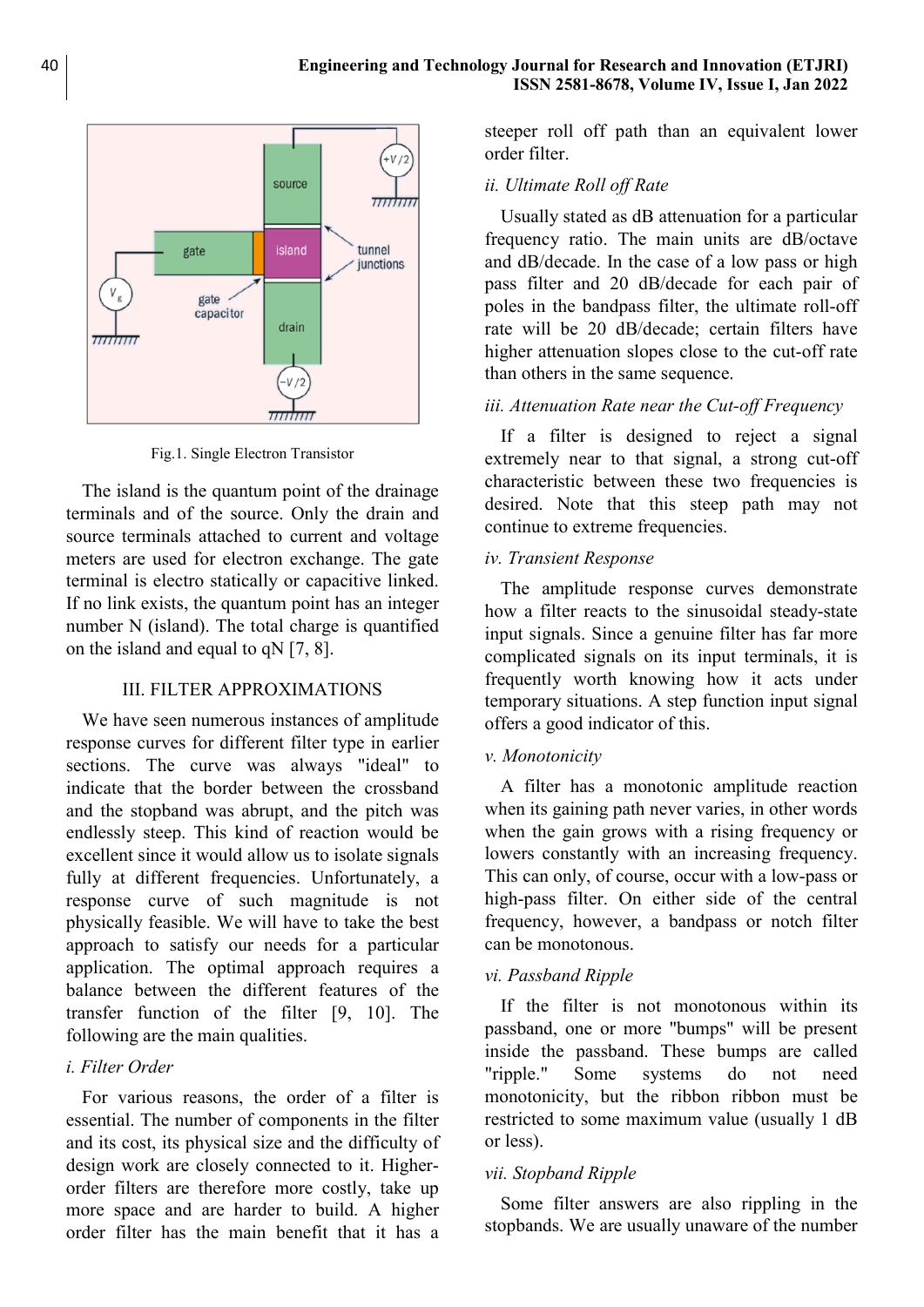of ripples in the stopband as long as the signal to be rejected is diminished enough. Since the "perfect" filter amplitude response curves cannot be physically implemented, we must pick an acceptable approximation to the ideal response. In various contexts, the term "acceptable" may have multiple connotations.

# viii. Butterworth

Butterworth or the maximum flat response is the first and most definitely best-known filter approximation. It has an almost flat ribbon without ribbon. The rolling is smooth and monotonous with a rolling rate of 20 dB/decade (6 dB/octave) for every pole. A Butterworth 5thorder low-pass filter would therefore have a 100 dB attenuation rate for each factor of 10 increases in frequency beyond the cut-off frequency.

# ix. Chebyshev

The Chebyshev response or equal ripple response is another approximation of the ideal filter. As the latter term indicates, this kind of filter will have an amplitude reaction in the passband. The ribbon quantity is one of the parameters used to design a Chebyshev filter. In comparison with Butterworth, the Chebyschev characteristic has a steep roll off at the cutting frequency, but at the price of the monotony of the passband and the lesser transient response.

# x. Bessel

The phase shift of all filters varies with frequency. This is a typical and anticipated property of filters, although issues may arise in some circumstances. If the phase rises linearly, it merely delays the output signal by a fixed length of time. However, when the phase shift is not exactly proportional to the frequency, the components of the input signal must appear at one frequency at a shifted output in phase (or time) compared to other frequencies. The overall effect is to deform waveforms not sinusoidal.

# xi. Elliptic

The elliptical filter cut-off pitch is steeper than the Butterworth, the Chebyshev or the Bessel one, but both the passband and the stopband ripple off the amplitude response and the phase response is extremely non-linear. However, in the absence of phase shifts or rings, the elliptical

response will accomplish that job with a lowestorder filter, assuming there is main concern to pass frequencies falling within a specific frequency range and reject frequencies beyond that band. By inserting notches into the stopband, the elliptical function produces a crisp cut. These cause the transfer function to fall to nil at one or more stopband frequencies [11, 12].

# IV. PROPOSED METHODOLOGY

Single-electron devices operate at a faster rate than conventional MOSFETs. Furthermore, because to its very tiny capacity, it consumes extremely little power (four decades lower than the CMOS). Despite the unrivalled advantages of SET, low current drivability limitations, minimal gain, the absence of room temperature working technology, and the background charge effect have all emerged as obstacles in the development of future silicone technologies. To compensate for the basic constraints of SET, the benefits of CMOS technology, such as high gain and rapid drive rates, must be used. According to the findings of the literature review, many studies into the hybrid SET-CMOS circuit have been conducted. It is expected that hybrid systems based on nano-metric CMOS transistors and nano-devices, such as SET, would be required to develop a counterpart from their own design and verification pathways in the not-too-distant future [14].

The downscaling of CMOS was the most important technique for improving the performance of the VLSI circuit. Studies have shown, however, that the transistor of the MOS cannot be reduced any farther than the limits imposed by its working principle. In recent years, this understanding has prompted us to explore future technologies, such as single electron device technology, that have more promise than they now have. One of the most effective technologies is improving the density, performance, and power dissipation needs in future VLSI circuits while simultaneously decreasing the power dissipation requirements. As a result, for efficient circuit design and analysis, it is necessary to run both SET and CMOS simulations at the same time. In this research effort, the aim is to model, and construct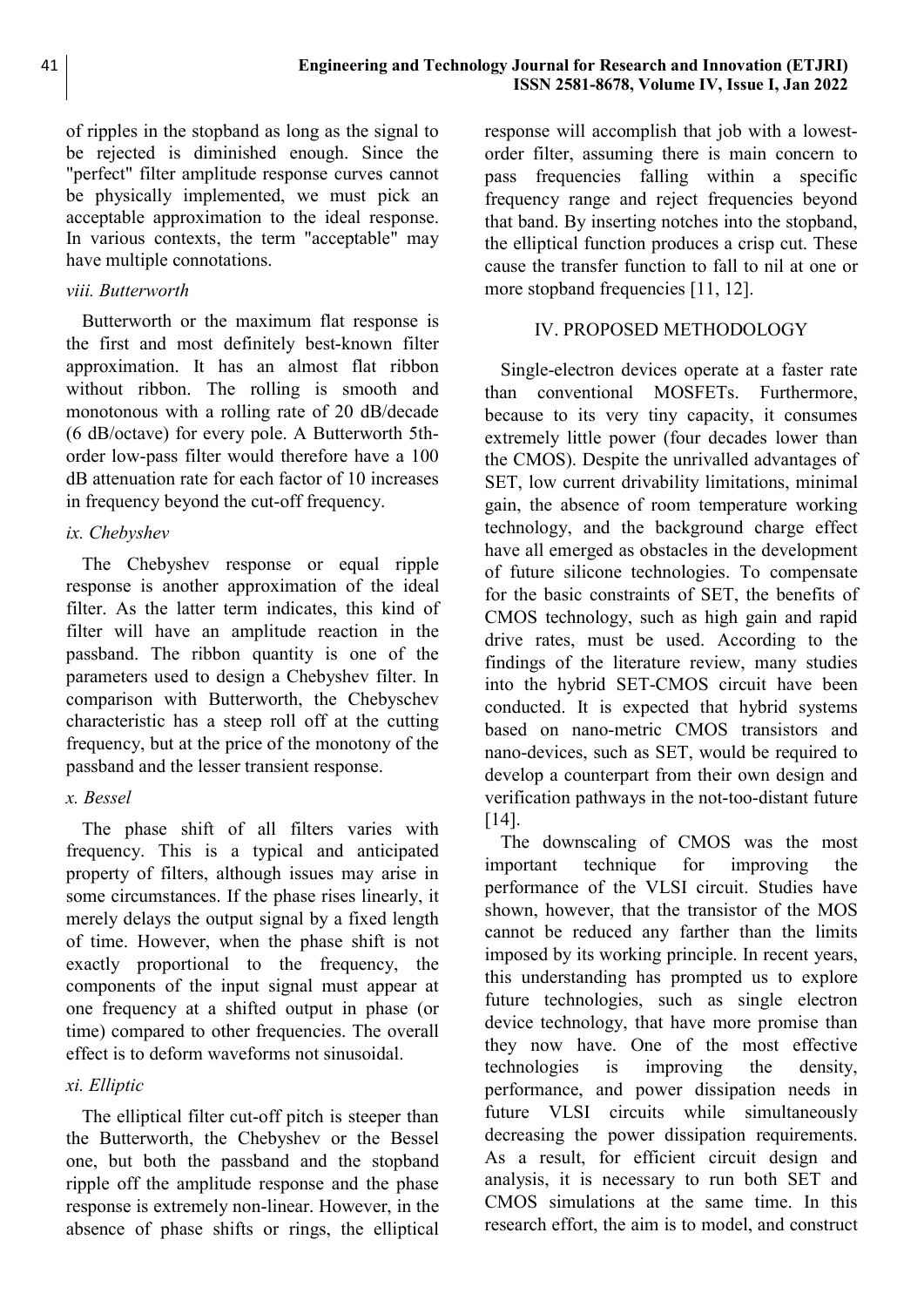switched capacitor filters using a single transistor to decrease power consumption via the utilization of block and background charges generated by the SET coulomb signal. The planned work is created and carried out in accordance with the necessary processes to reach the intended result.

The circuit that was utilized to build the switched condenser filter is illustrated in the diagram. The proposed clock circuit is shown in the diagram without any overlapping elements. The clock frequency in mixed signal systems is increasing all the time, allowing for the processing of signals with a wider range of bandwidth. Because of the high frequency values, designers face a number of challenges. The opamp circuit is shown in the figure, while the highpass filter circuit has been depicted in Figure. The suggested low-pass filter circuit includes fewer circuits than those used in the proposed nonoverlapping clock circuit, as well as fewer components than is typically used in this kind of circuit. As a result, the circuits that have been proposed will take up less area and thus produce less heat. It is necessary to transmit the appropriate low pass filter and high pass filter in real time.

$$
H_{1}(s) = \frac{K_{2}}{s^{2} + \frac{\omega}{\varrho} s + \omega^{2}}
$$
  $H_{h}(s) = \frac{K_{2}S^{2}}{s^{2} + \frac{\omega}{\varrho} s + \omega^{2}}$ 

If  $Hl(s)$  is a low-pass filter transfer feature,  $Hh(s)$ is a high-pass filter transfer feature, the 3-dB cutoff frequency of each filter [15].

The suggested low-pass filter circuit contains fewer components than traditional low-pass filters. It will thus dissipate little power. The lower-pass filter and high-pass filter circuits operate on power supply in the range  $\pm 1.8V$ .

# V. RESULTS

To validate the suggested approach, we simulate an improved type counter using the input condenser array and phase adjustment system structure. All simulation parameters have been established in advance, and the design process is as follows. Electrons flow to a quantum dot via a tunnel junction between the source and drain in this device (conductive island). Furthermore, the electrical potential of the island may be adjusted by a third electrode called the gate, which is capacitive linked to the island. The conductive island is wedged between two tunnel junctions, who are represented by parallel capacitors  $C_d$  and  $C_s$  and resistors  $R_d$  and Rs.



Fig.2. Drain current vs. Drain voltage plot at  $Vg = 0.5$ 

I-V characteristic of the SET is plotted, as shown in Fig. 2. The staircase distribution reveals the occurrence of Coulomb blockade. Simulation parameters are selected like that, obtained characteristics becomes uniform and symmetric. In this situation it may also be acknowledged that when reducing the value of  $C_1$  threshold point will be reached.



Fig.3. dI/dV vs. Drain voltage plot at  $Vg = 0.5$ 

The dI/dV curve with the gate voltage  $=0.5$  is shown in fig3 where circle is shows that the change in the value of dI/dV and Drain Voltage.

#### VI. CONCLUSION

In this study we have examined in detail the feature of Coulomb oscillation blockade of SET and used these characteristics completely for the